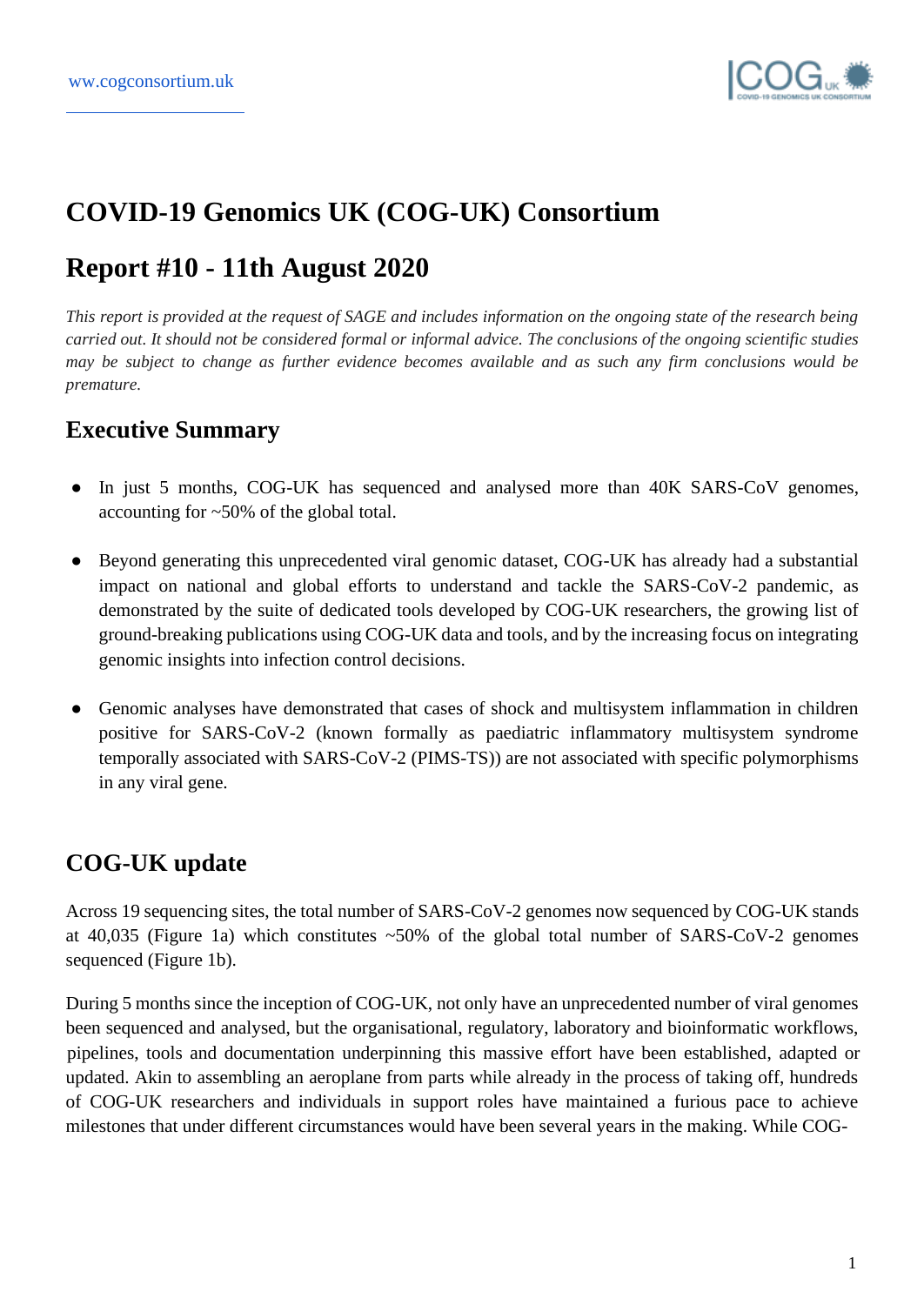



UK sequencing and analyses continues unabated, the advent of summer has allowed individual consortium members to take some time to recharge ahead of the next stages to come in the autumn and winter.

Figure 1: a) Number of SARS-CoV-2 genomes sequenced and analysed by the COG-UK centres by date. A total of 40,035 genomes have been sequenced across all COG-UK centres. Note that each sequencing centre has a different quota. b) Number of SARS-CoV-2 genomes sequences reported (in MRC CLIMB and GISAID). Data shown up to 5th August.

Recent improvements in sample handling and sequencing pipelines have enabled all positive Lighthouse samples to be processed as they arrive on site at the Wellcome Sanger Institute, which is a major milestone in our strategy for achieving prospective outbreak identification. Accordingly the use of COG-UK data is increasingly being integrated into the decision making process adopted by local and regional infection control teams. Work will continue to further reduce the time taken from a positive test at a diagnostic lab to QC genome data being made available for analysis and to better support infection control teams in generating and using genomic data.

A suite of dedicated bioinformatic platforms, pipelines and tools have been developed by COG-UK researchers (see 'Summary of tools and pipelines developed by COG-UK' below). In addition to forming the basis through which COG-UK viral genome data is analysed in the UK, many of these tools have become the gold standard approaches adopted by individual researchers and genomic consortia in countries around the world.

COG-UK researchers lead the world in applying genomic surveillance to understand the dynamics of the SARS-CoV-2 pandemic and to identify opportunities for intervention, resulting in the publication (or preprinting) of 10 studies so far, with many more in the pipeline (see 'Summary of COG-UK publications' below).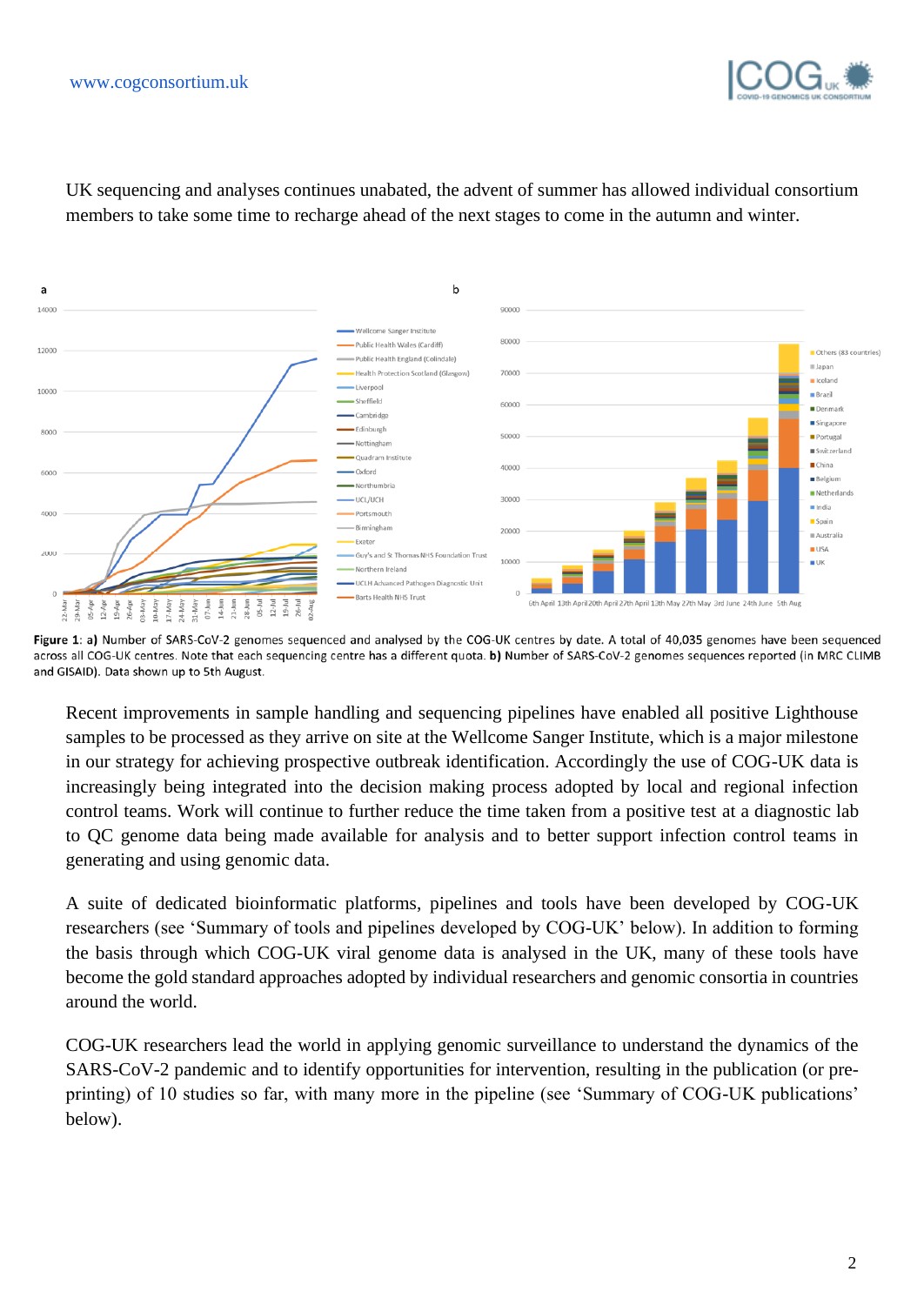

#### [www.cogconsortium.uk](https://www.cogconsortium.uk/data/)

In addition to these and other studies being undertaken, a major COG-UK initiative, the Hospital Onset Covid-19 Infection (HOCI) study, is now underway. The goal of HOCI is to determine empirically the impact that integrating real-time genomic sequencing can have on decision making by infection control teams (see 'Progress update on COG-UK Hospital Onset Covid-19 Infection (HOCI) Study' below).

# **Highlighted findings with public health implications**

• Despite speculation to the contrary, a study of SARS-CoV-2 genomes from 61 children hospitalized for COVID-19 in London between late-March and mid-May 2020 found no evidence for specific single nucleotide polymorphisms to be associated with cases of paediatric inflammatory multisystem syndrome temporally associated with SARS-CoV-2 (PIMS-TS).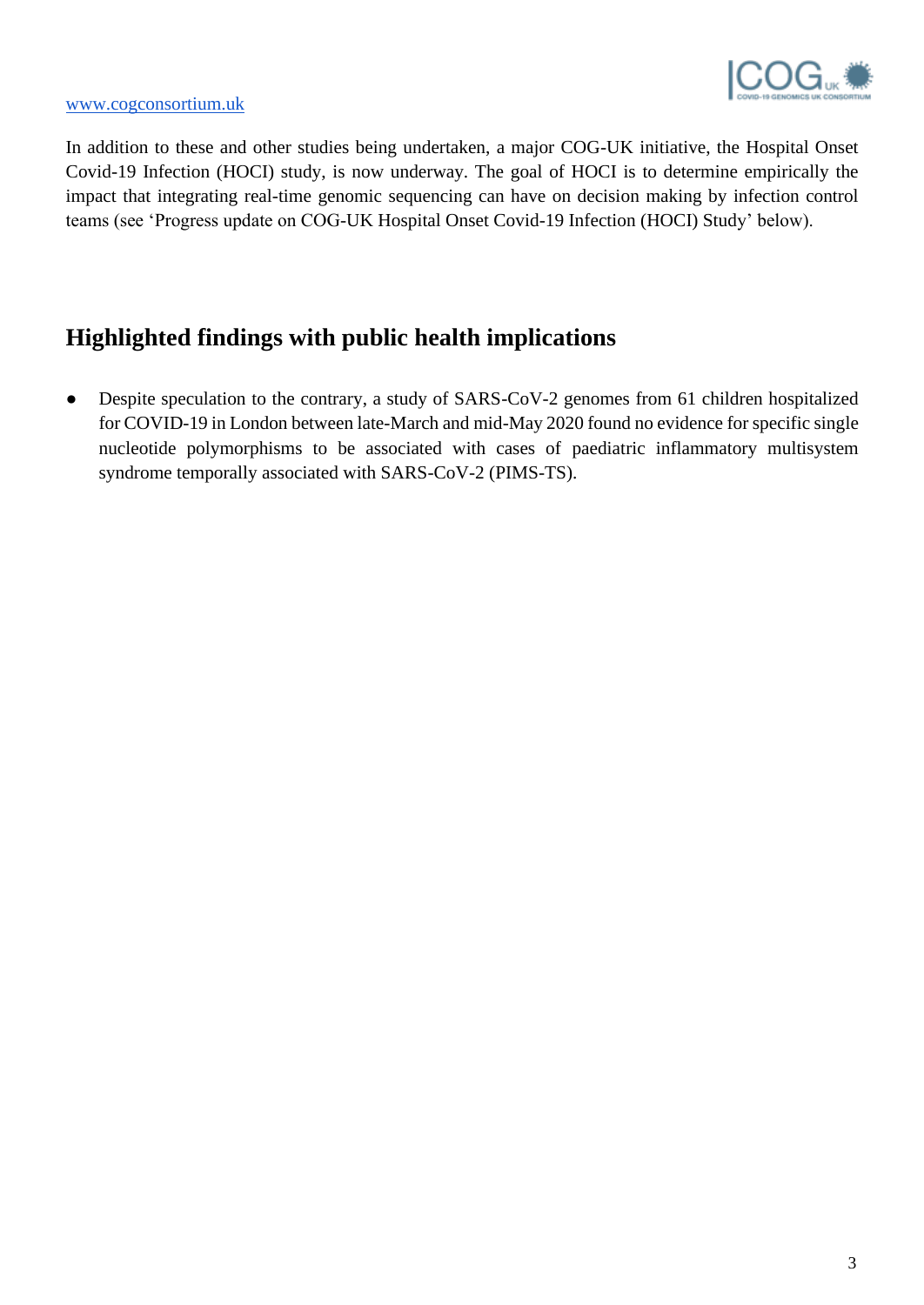

# **Analysis updates**

## **Microreact visualization of SARS-CoV-2 lineage distribution**

The latest data release into Microreact (Figure 2) shows 32,701 UK SARS-CoV-2 genomes highlighted on a tree of 69,358 global SARS-CoV-2 genomes. Lineage distributions are highlighted as pie charts on the map. Also shown is the global distribution on the spike protein residue 614 variants.



Figure 2: Data linked and delivered through Microreact. a) Distribution of lineages are indicated by location and UK lineages are contextualised within the global phylogenetic tree. The lower timeline can be used to investigate spread and location of lineages over time. b) Global distribution of the spike protein 614D (green) and 614G (red) variants from the first to last genome within the global dataset. https://microreact.org/project/cogconsortium.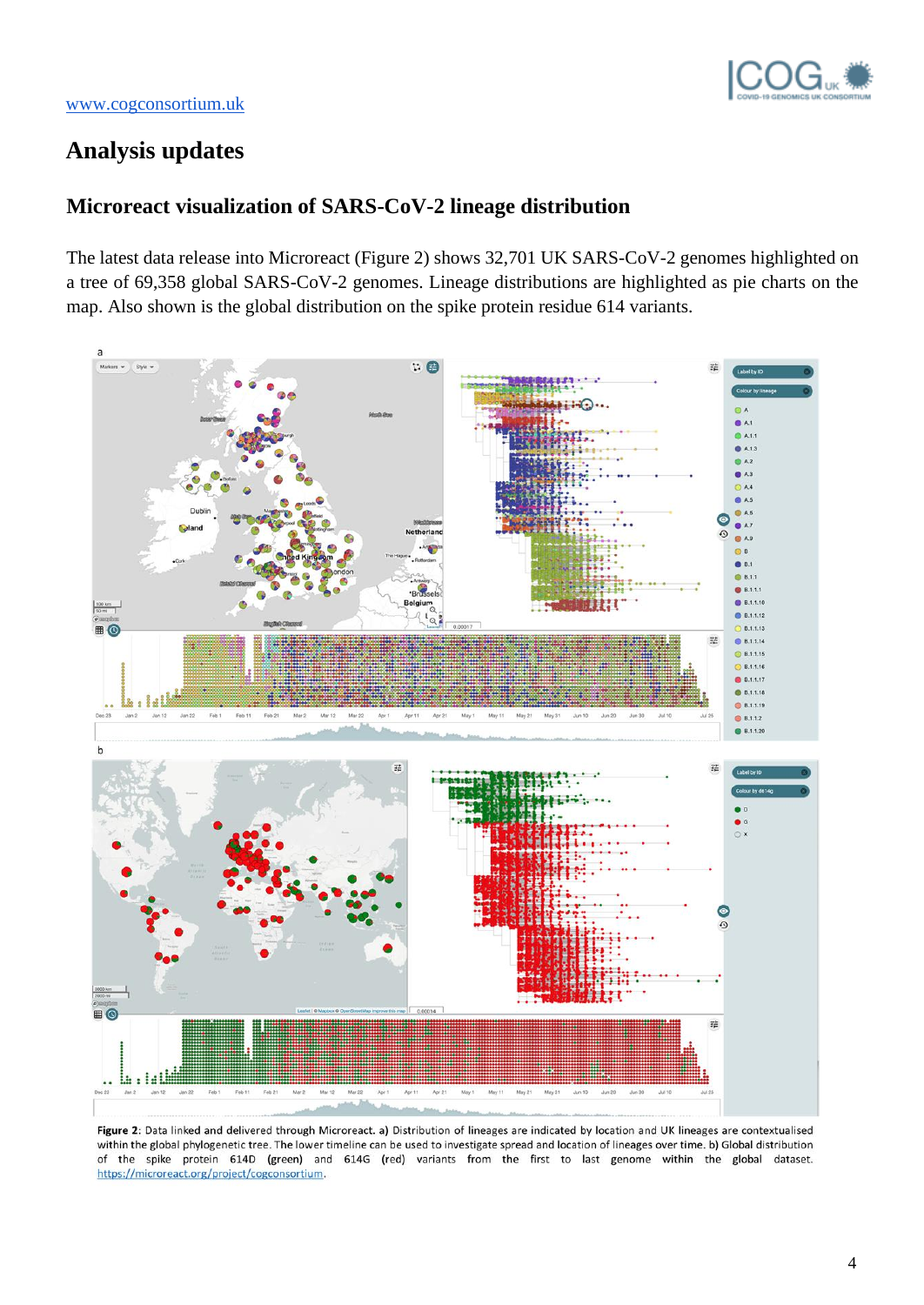

## **No evidence of viral polymorphisms associated with Paediatric Inflammatory Multisystem Syndrome Temporally Associated With SARS-CoV-2 (PIMS-TS).**

## **<https://doi.org/10.1101/2020.07.07.20148213>**

#### *Study leads*

Judith Breuer, Juanita Pang, Florencia A.T. Boshier (UCL Great Ormond Street Institute of Child Health, University College London), Nele Alders, Garth Dixon (Great Ormond Street Hospital for Children NHS Foundation Trust),

#### *Question addressed*

To determine whether cases of shock and multisystem inflammation in children positive for SARS-CoV-2 (known formally as paediatric inflammatory multisystem syndrome temporally associated with SARS-CoV-2 (PIMS-TS)) are associated with specific polymorphisms in any viral gene.

## *Methodology*

SARS-CoV-2 genomes were sequenced from 61 children hospitalized for COVID-19 in London between late-March and mid-May 2020, 36 of which were diagnosed with PIMS-TS, 11 of which were positive for SARS-CoV-2 viral RNA. Reads were quality checked and mapped to the SARS-CoV-2 reference genome prior to phylogenetic analysis.

## *Findings*

A maximum likelihood phylogeny constructed using the paediatric COVID-19 cohort together with 130 SARS-CoV-2 sequences from community cases across North London revealed no clustering of viral sequences from PIMS-TS patients or non-PIMS-TS patients.

No single nucleotide polymorphisms (SNPs) were observed to be unique to genomes from PIMS-TS or other childhood cases and there was no difference in SNP distribution in the PIMS-TS, non-PIMS-TS or community cases. Looking at SARS-CoV-2 viral spike (S) protein in particular, which has previously been suggested as having the potential to drive the development of PIMS-TS, all genomes carried the D839 and A831 variants, while the majority of PIMS-ST (3/5), non PIMS-ST (6/8) and community cases (118/130) were 614G positive.

## *Key conclusions*

Overall, the data suggest that viruses causing PIMS-TS are representative of locally circulating SARS-CoV-2 and that there is no evidence for an association of PIMS-TS and the presence of new or unusual sequence polymorphisms.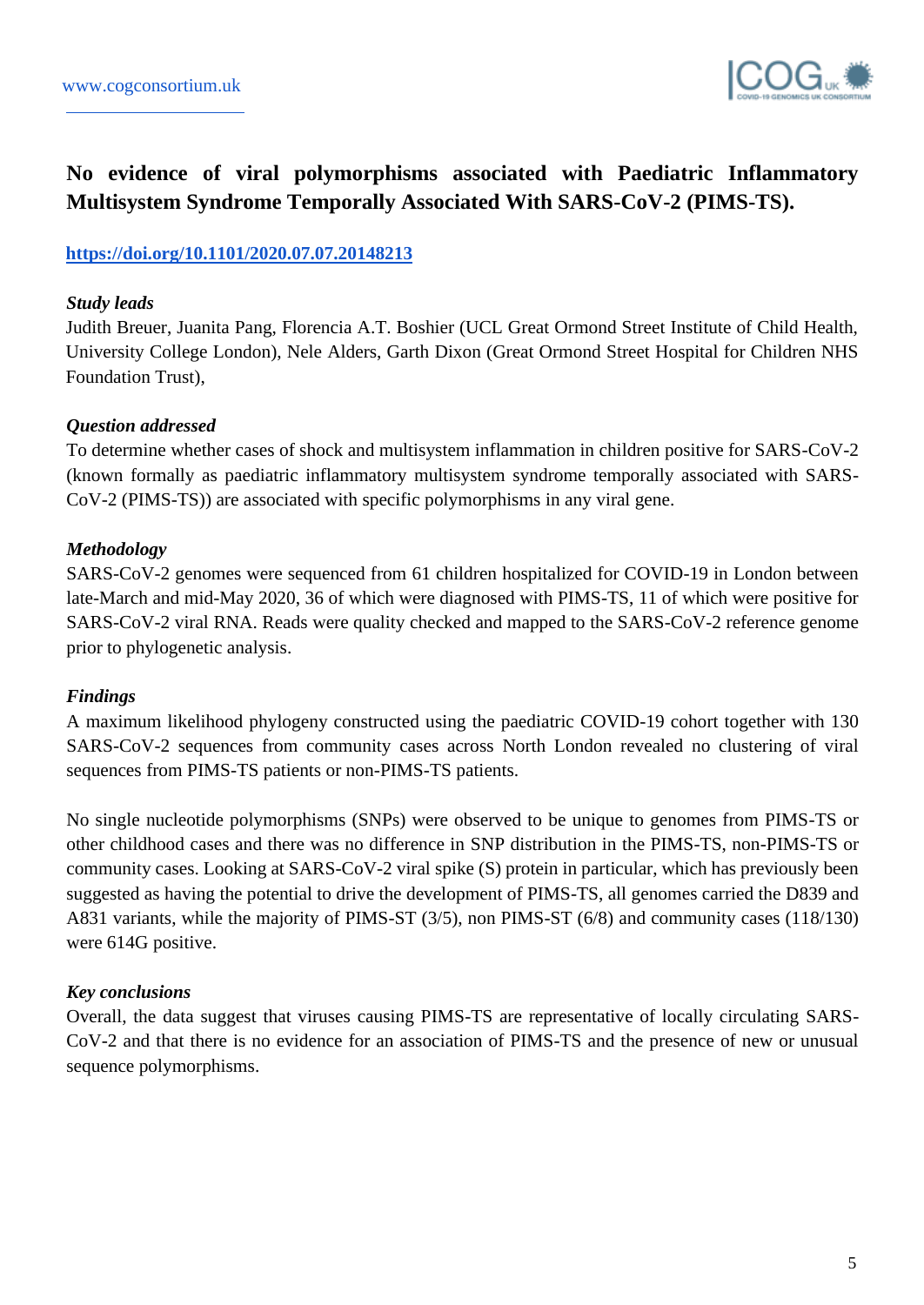

## **Progress update on COG-UK Hospital Onset Covid-19 Infection (HOCI) Study**

#### *Study leads*

Judith Breuer (UCL Great Ormond Street Institute of Child Health, University College London)

## *Question addressed*

Hospitals and healthcare settings have been shown to have a major role in the spread of SARS-CoV-2, including into the community. While rapid and repeated testing of patients and staff is key to identifying potential hospital outbreaks, it cannot tell us which infections are actually linked and therefore where to focus infection prevention and control (IPC) measures. In particular where the number of infections is also high in the community, it is difficult to distinguish hospital and community acquired infections using standard IPC<sup>1-3</sup>. Sequencing of pathogen genomes to identify closely matched sequences has been repeatedly shown to better identify hospital outbreaks than standard IPC measures alone<sup>1-3</sup>. Most studies are retrospective and therefore cannot easily interrupt evolving outbreaks. Recently however, rapid SARS-CoV-2 sequencing has been reported as able to identify sources of hospital outbreaks fast enough to change ongoing IPC practice and reduce further spread<sup>4</sup>. COG-UK Hospital Onset Covid Infection (COG-HOCI), a phase three interventional clinical trial aims to quantify just how useful rapid pathogen sequencing can be for IPC practice, by measuring changes in IPC, if any, prompted by the receipt of rapid SARS-CoV-2 sequencing results and determining whether this in turn reduces nosocomial spread of infection. The study is Urgent Public Health adopted.

## *Methodology*

COG-UK HOCI will involve over 20 NHS hospitals across the UK. All hospitals are linked to a COG-UK sequencing hub and will open as trial sites when evidence of increasing SARS-CoV-2 infection is reported. The clinical trial, which is supported by the UCL Comprehensive Clinical Trials Unit (CCTU) will use standardised Case Report Forms to measure the impact of delivery of a genomic sequencing data report to the infection prevention and control team, either within 48 hours or >4 days (to simulate a centralised sequencing facility) of sampling. The primary outcome measures will be:

- 1. Whether rapid (<48 hours) availability of SARS-CoV-2 sequence data reduces the incidence of IPC-defined HOCIs compared with delayed (>4 days) or standard of care (i.e. no sequence data).
- 2. Whether rapid genome data can identify previously undetected nosocomial transmission and how this compares with delayed ( $>4$  days) or no sequence data.

In addition we will use qualitative research methods to analyse the acceptability and feasibility of having SARS-CoV-2 sequence data for routine IPC practice and what would be required if routine sequencing for IPC were to be introduced across the NHS. Finally, COG-UK HOCI will carry out a health economic evaluation of sequencing for SARS-CoV-2 IPC.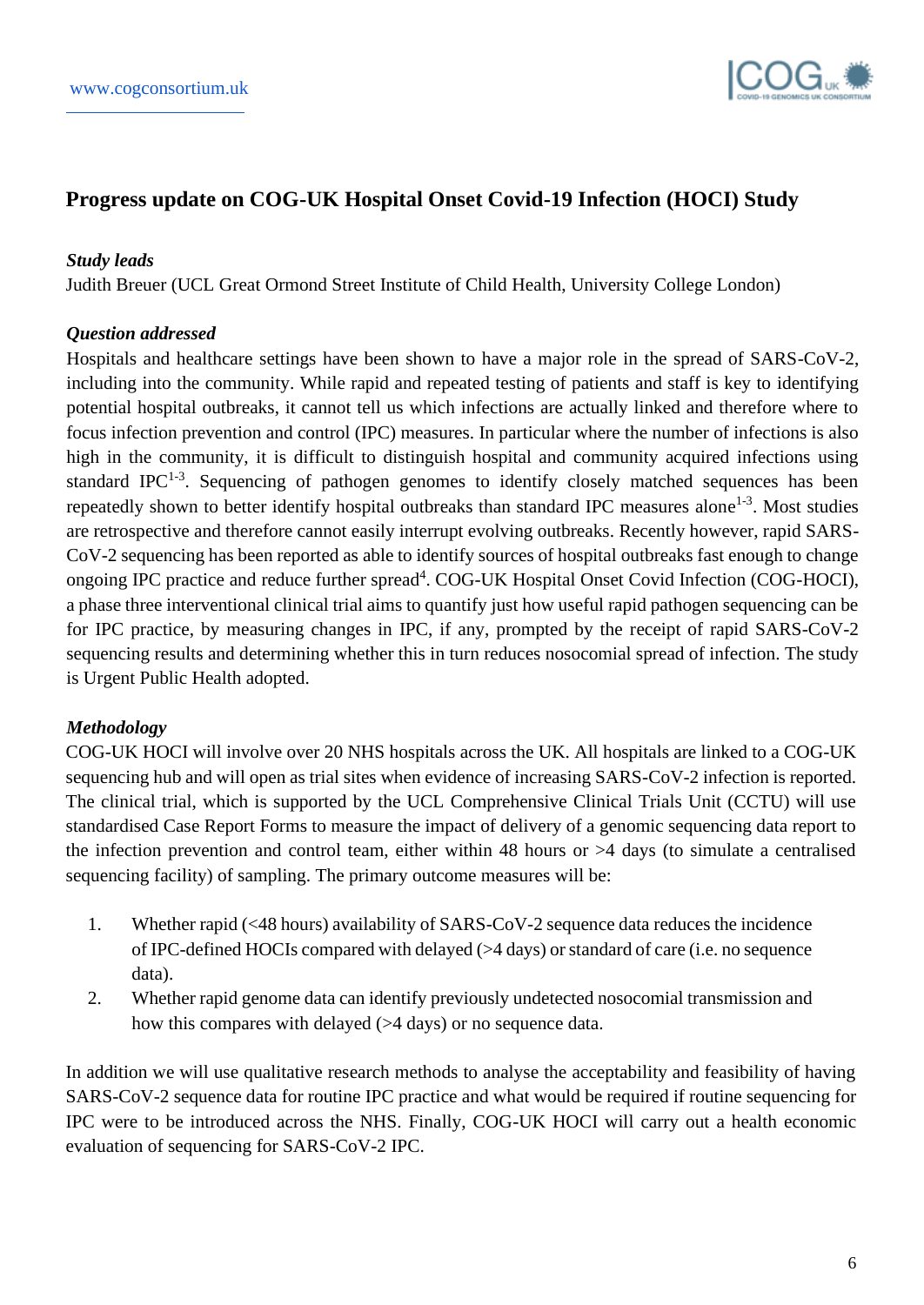

## *Progress*

- Full ethical approval.
- Urgent Public Health status.
- Completion of 7 case report forms.
- Completion of a sequence reporting tool (separately described, below).
- Completion of an implementation guide based on Behaviour Change Techniques, highlighting how best to ensure viral sequencing and the SRT delivers positive outcomes in relation to reducing COVID-19 other outbreaks.
- Completion of site set up protocols.
- Ongoing setup of hospitals and sequencing hubs across the UK<sup>\*</sup>.
- Site initiation visits booked at lead sites in Sheffield Glasgow, London (IHT &GSTT).

\*Portsmouth, Southampton, Cardiff, Swansea, Glasgow, Edinburgh, Liverpool, Leeds, Sheffield, Manchester, Stoke, Nottingham, Birmingham (2 sites), London (Imperial Healthcare Trust, Guys and St Thomas trust, UCLH, Royal Free hospital Trust, Barts Healthcare Trust, St George's Hospital Trust), Exeter.

## **Development of a Sequence Reporting Tool**

## *Authors*

Oliver Stirrup\* (University College London), Josh Singer\* (CVR Glasgow), Joseph Hughes (CVR Glasgow), Matt Parker (The University of Sheffield), David Partridge (Sheffield University Trust), Asif Tamuri (University College London), James Blackstone (University College London), Thushan de Silva (The University of Sheffield), Emma Thomson (The University of Glasgow), Judy Breuer (UCL Great Ormond Street Institute of Child Health, University College London).

Previous studies where sequence data have been used to inform IPC activity have relied on identifying putatively linked sequences from phylogenetic trees and then gathering metadata on the relevant patients to determine if it supports the observed linkage<sup>4</sup>. This process can delay full interpretation of sequence data for several days. In addition, the low substitution rate of SARS-CoV-2 means that identical sequences may not represent recent transmissions or hospital acquired infections, particularly if a sequence genotype in question is common in the community and or hospital. To overcome these barriers, we have developed a Sequence Reporting Tool (SRT).

The HOCI SRT uses a probability model to integrate viral sequences, patient metadata and sequence data on other patients in the ward, hospital and community, providing a likelihood that the "focus" HOCI patient acquired the virus on their current ward or elsewhere in the hospital. The HOCI SRT computes a report that can be generated as soon as the sequence data are available within 48 hours. The HOCI-SRT will enable rapid:

1. Refuting of IPC-identified ward outbreaks where the HOCI patient and other patient sequences differ.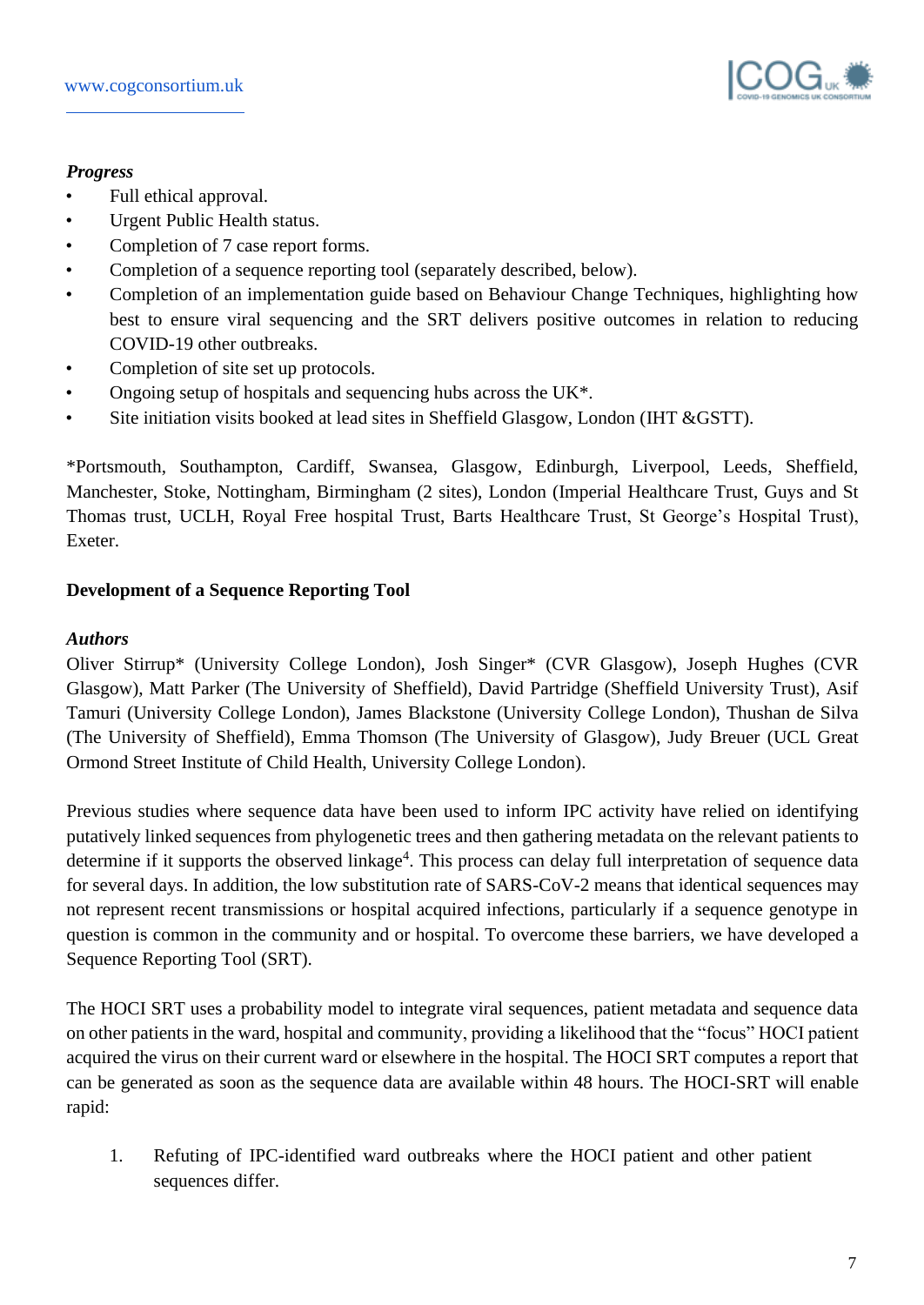

- 2. Confirmation that a HOCI is part of an ward outbreak where HOCI patient's sequence is closely matched to others on the ward.
- 3. Identification of healthcare workers potentially linked to the HOCI focus case and other closely matched cases.
- 4. Identification of other patients in the hospital potentially linked to the HOCI focus case.
- 5. Identification of any other patients and staff with closely matched sequences who have been collocated with the HOCI focus case at any time within the previous three weeks.

The report generated by the SRT will provide a concise and easily interpreted summary of salient data regarding other sequences that could plausibly form an outbreak cluster within the ward or hospital that includes the focus case. The report will allow IPC decisions to be implemented quickly and thus maximise opportunities to use the sequence data to interrupt spread of infection. Preliminary results from a pilot of the HOCI-SRT using data from Glasgow and Sheffield has confirmed its favourable performance in relation to standard methods (paper in preparation).

Linking of the HOCI SRT to electronic patient records to incorporate detail of patient locations and patient and staff movements will further improve the probability readouts. Modification of the HOCI SRT for early identification of outbreaks in care homes and the community is planned.

- 1. Roy S, Hartley J, Dunn H, Williams R, Williams CA, Breuer J. Whole-genome Sequencing Provides Data for Stratifying Infection Prevention and Control Management of Nosocomial Influenza A. *Clin Infect Dis.* 2019;69(10):1649-1656.
- 2. Brown JR, Roy S, Shah D, et al. Norovirus Transmission Dynamics in a Pediatric Hospital Using Full Genome Sequences. *Clin Infect Dis.* 2019;68(2):222-228.
- 3. Houldcroft CJ, Roy S, Morfopoulou S, et al. Use of Whole-Genome Sequencing of Adenovirus in Immunocompromised Pediatric Patients to Identify Nosocomial Transmission and Mixed-Genotype Infection. *J Infect Dis.* 2018;218(8):1261-1271.
- 4. Meredith LW, Hamilton WL, Warne B, et al. Rapid implementation of SARS-CoV-2 sequencing to investigate cases of health-care associated COVID-19: a prospective genomic surveillance study. *Lancet Infect Dis.* 2020.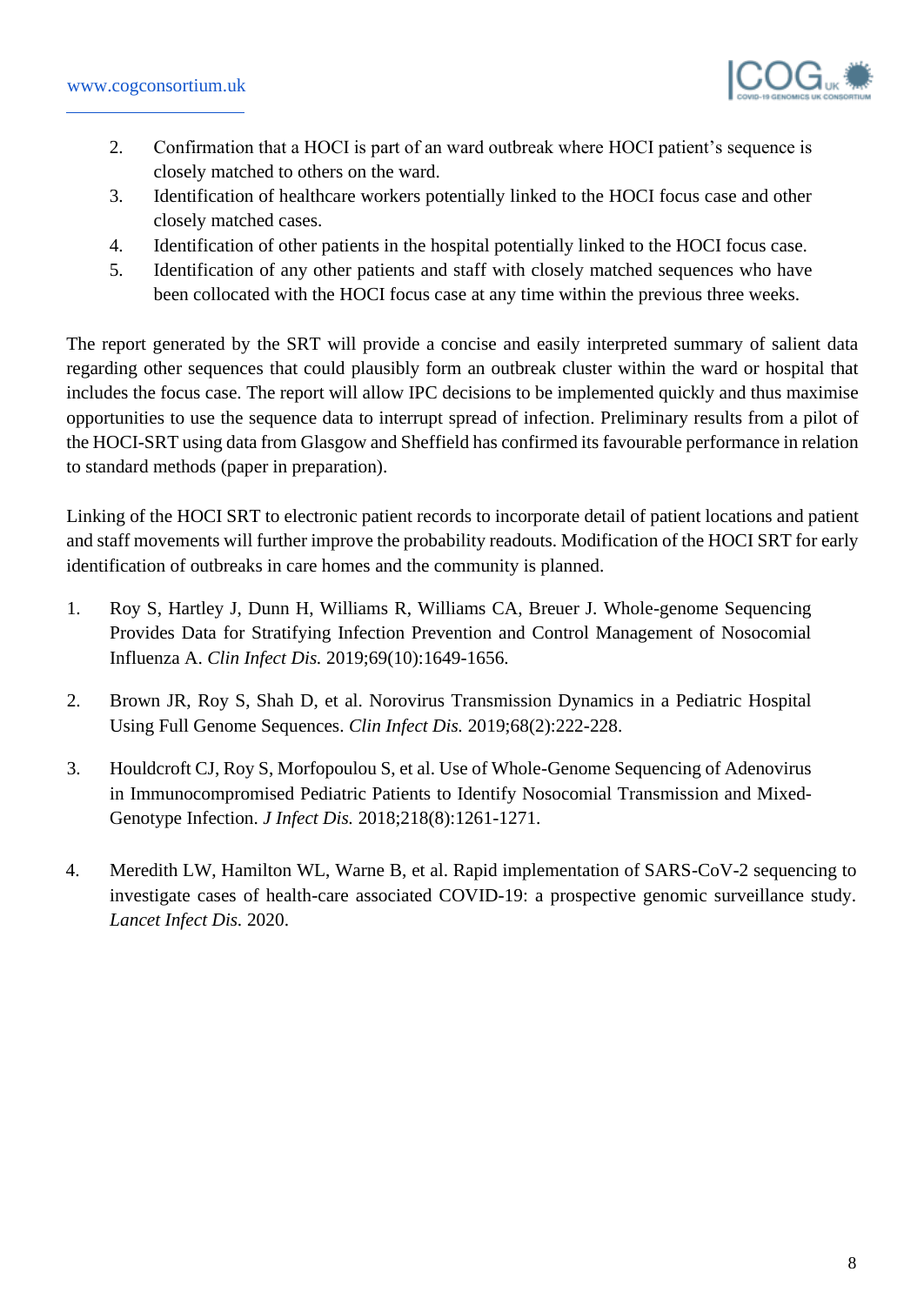

## **Summary of major tools and pipelines developed by COG-UK**

In 5 months, COG-UK has sequenced more than 40,000 SARS-CoV-2 genomes, more than half of the global total. By comparison, the largest previous dataset for real-time virus epidemiology was ~1500 genomes from the West African Ebola outbreak, which were sequenced over the course of several years. Analysing genomic surveillance data and metadata on this scale and using it in real-time to inform disease control interventions is highly complex and entirely unprecedented. The task of grappling with this volume of genomic data has required COG-UK researchers to rapidly retool existing data management platforms and analytic approaches, as well as to develop entirely new pipelines and methods.

Below is a summary of the major data pipelines and analytical tools developed (or adapted) as part of COG-UK to date (See Figure 3 for a summary diagram of the relationship between the described tools). All of these tools are open source, in line with COG-UK's commitment to open science, and sharing all data that we can as rapidly as possible. Most of the tools developed are currently hosted on MRC-CLIMB (Cloud Infrastructure for Microbial Bioinformatics).

COG-UK data and tools are being increasingly used in the UK and globally both for retrospective academic studies and to enable real-time genomic epidemiology to inform infection control strategies.

## **Majora** (Malleable All-seeing Journal Of Research Artifacts)

<https://majora.covid19.climb.ac.uk/public/dashboard>

## <https://github.com/SamStudio8/majora>

Sam Nicholls (University of Birmingham)

Majora is a laboratory information management system (LIMS) developed as part of COG-UK. Majora enables information on samples and digital files to be stored together and can reconstruct the journey that a sample has taken from tube check-in at the lab through to data upload to a public database. The system uses a polymorphic artifact and process model, allowing for flexibility to store almost any metadata about any artifact. The initial version of Majora was online within 3 days, within 3 weeks it became the central repository for information about any sample within COG. Users upload metadata about their samples and sequencing to Majora which then makes that information available to all users and analysts in the consortium. The pipelines responsible for inbound and outbound data distribution link into Majora to find out what new samples to process and release.

Since March, Majora has been populated with over 40,000 samples and has served nearly 750,000 API requests within the consortium.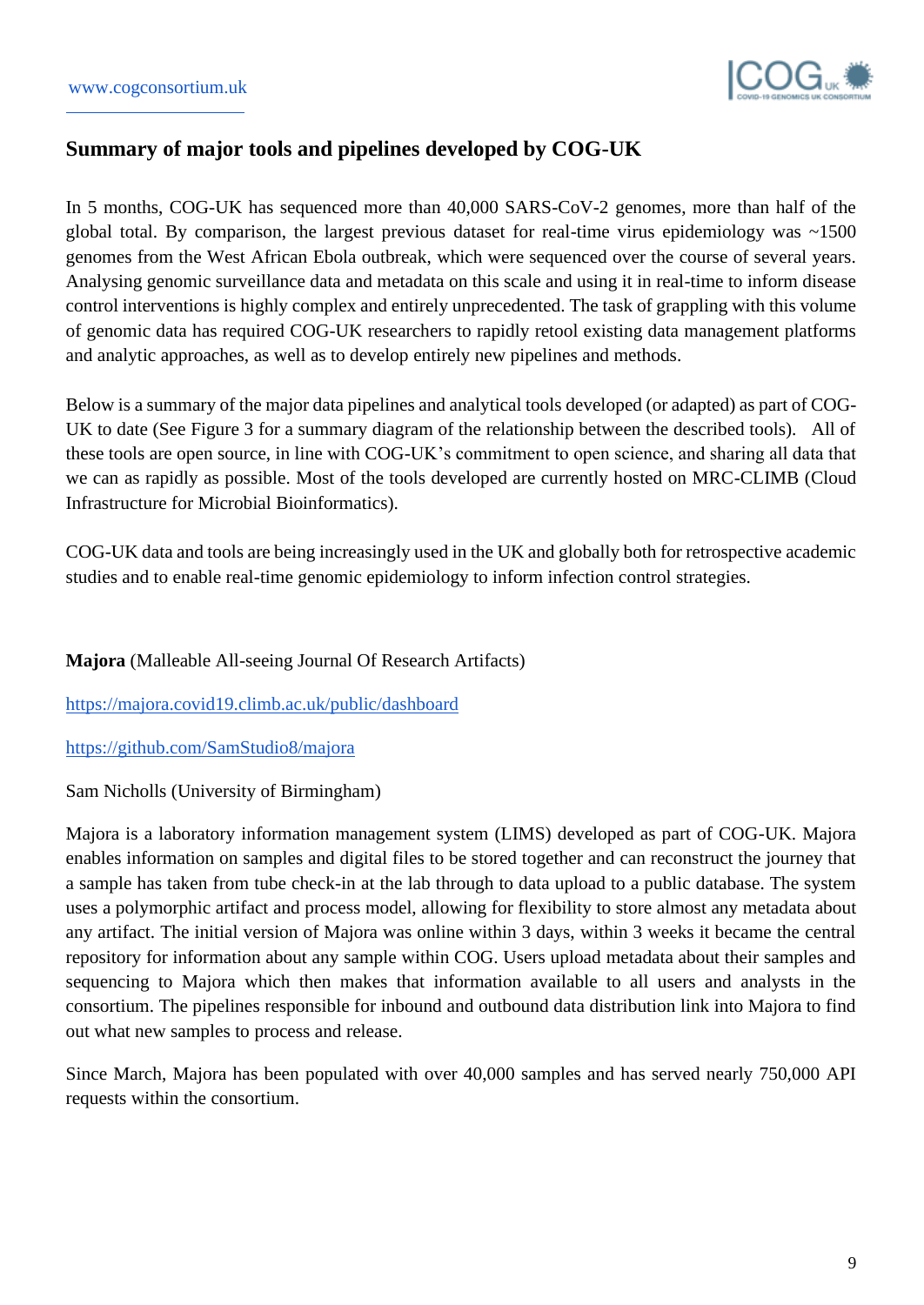#### **Elan**

## <https://github.com/SamStudio8/elan-nextflow>

Sam Nicholls (University of Birmingham)

Elan is a reproducible workflow for enumerating and incorporating SARS-CoV-2 samples to ensure that files uploaded from across the consortium are valid. Elan is also responsible for conducting quality control and organising valid "artifacts" (consensus viral sequences and aligned reads) for use by analysts in downstream pipelines.

## **Metadata uploader**

## <http://metadata.cog-uk.io/>

Anthony Underwood, Ben Taylor, Khalil Abudahab, David Aanensen (The Centre for Genomic Pathogen Surveillance, University of Oxford)

The metadata uploader is a standalone web application that allows COG-UK members to easily populate Majora with data, through dragging and dropping metadata files containing information about sequencing and metadata. Every sample sequenced and analysed by COG-UK has to go through Majora, Elan and the Metadata uploader, making them central to COG-UK data handling.

## **CoV-GLUE**

## [http://cov-glue.cvr.gla.ac.uk/](http://cov-glue.cvr.gla.ac.uk/#/home)

Josh Singer, David Robertson (MRC-University of Glasgow Centre for Virus Research)

CoV-GLUE is a publicly-accessible web application for the interpretation and analysis of SARS-CoV-2 genome sequences. CoV-GLUE is based on the GLUE software framework and is enabled by data from GISAID. It allows users to browse a database of amino acid replacements and coding region insertions and deletions observed in SARS-CoV-2 genome sequences from the pandemic. CoV-GLUE also allows users to analyse their own SARS-CoV-2



Figure 3: Major pipelines and tools developed by COG-UK for import and storage (orange) as well as analysis and visualization (green) of SARS-CoV-2 sequence data and metadata (grey). All tools are open source, many sit within the MRC-CLIMB infrastructure.

sequences by submitting them to the web application to receive an interactive report.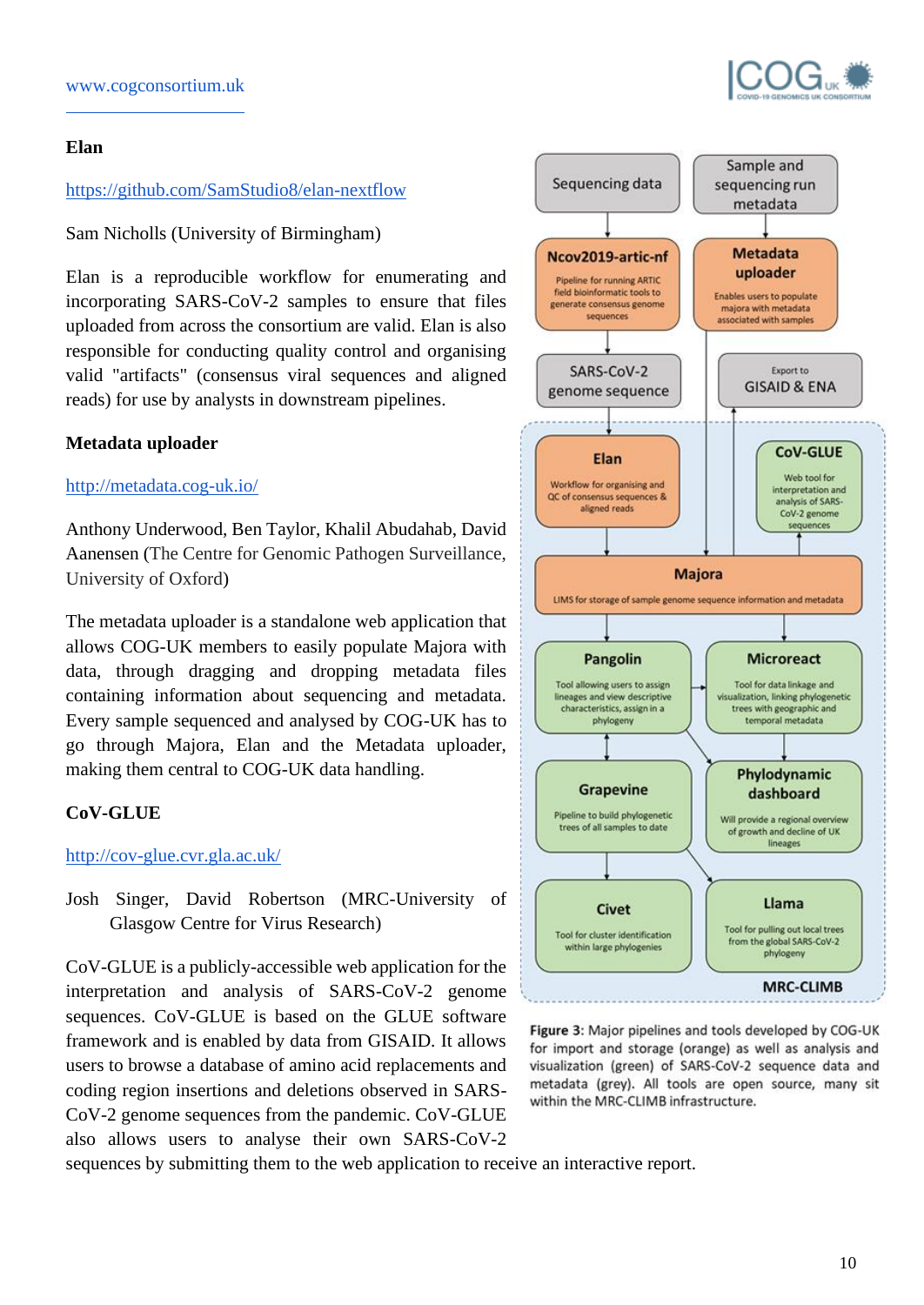

## **Pangolin** (Phylogenetic Assignment of Named Global Outbreak LINeages)

## <https://pangolin.cog-uk.io/>

Áine O'Toole, Verity Hill, JT McCrone, Emily Scher, Ben Jackson Andrew Rambaut (University of Edinburgh), Khali Abu-Dahab, Ben Taylor, Anthony Underwood, Corin Yeats and David Aanensen (The Centre for Genomic Pathogen Surveillance).

Pangolin is an open-source tool and web application developed to make it as easy as possible for researchers, public health workers and clinicians to obtain useful information from genome sequencing of SARS-CoV-2 by allowing them to assign lineages to genome sequences, view descriptive characteristics of the assigned lineages, view placement of the lineage in a global phylogeny and view the temporal and geographic distribution of the assigned lineages. Pangolin enables user samples to be contextualised within the global context by linking to Microreact (see below), which can visualize where and when sequenced samples of the same lineage have been observed. Pangolin is being used by researchers around the world, and as of the end of July, has assigned ~150,000 unique sequences globally.

## **Microreact**

#### <https://microreact.org/project/cogconsortium>

Khalil Abudahab, Ben Taylor, Anthony Underwood, David Aanensen (The Centre for Genomic Pathogen Surveillance, University of Oxford)

Microreact is a web application that provides a simple, yet powerful, data linkage and visualization method for linking genomics to epidemiology, By linking phylogenetic trees together with geographic, temporal or other associated metadata research and public health audiences can easily interpret data. Microreact also encourages the open sharing of data. Within the Microreact COG-UK project, global SARS-CoV-2 lineage distributions (as defined by Pangolin) can be visualised together with, minimal metadata associated with genomes and a global tree indicating genome similarity. These data are currently updated when new genomes are processed and further automation will move data updates to close to real-time to enable the monitoring of trends in lineage distribution and movement. Microreact is used globally with several countries creating bespoke country-specific data views. Furthermore, local instances within PHW and PHS are enabling linkage of local sensitive data to genomic outputs in real-time.

## **Grapevine**

## <https://github.com/COG-UK/grapevine>

Ben Jackson, Verity Hill, Rachel Colquhoun, Andrew Rambaut (University of Edinburgh)

Grapevine is a phylogenetics pipeline that operates (currently twice-weekly) on the UK SARS-CoV-2 genome sequences produced by Elan, to which it adds a dataset of sequences from the rest of the world, with the central aim of building a phylogenetic tree that captures the evolutionary relationship between all viruses sampled to date. This adds evolutionary context to samples' epidemiological metadata, which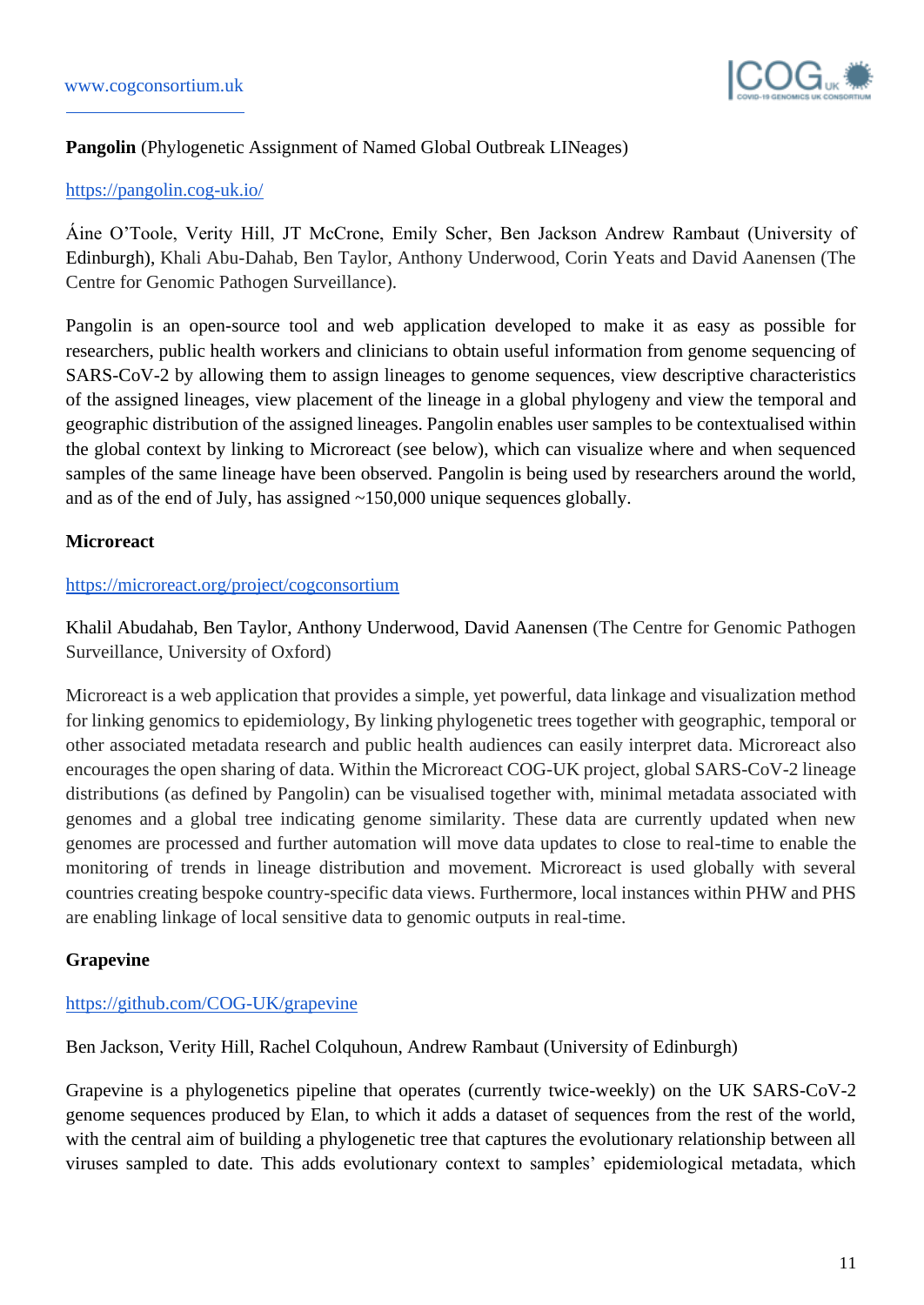

together can be used to understand aspects such as transmission chains and introduction events. Grapevine defines and extracts UK SARS-CoV-2 clusters, assays sequences for genetic variants of interest (such as the D614G spike protein mutation), and assigns all sequences to a Pangolin global SARS-CoV-2 lineage. It produces the global tree and metadata used by Civet (below) to facilitate local cluster investigation, and by Microreact (below) to visualise the COG-UK data. For each run it automatically generates reports at UK, constituent nation, and regional levels, which summarise the geographic and genetic distribution of SARS-CoV-2 genomic samples in the UK.

**Civet (**Cluster Investigation & Virus Epidemiology Tool)

## <https://github.com/COG-UK/civet>

Áine O'Toole, Verity Hill, JT McCrone, Ben Jackson, Andrew Rambaut (University of Edinburgh)

Civet is an open source tool for cluster identification developed with 'real-time' genomics in mind. With the large phylogeny available through the COG-UK infrastructure on CLIMB, civet generates reports for sets of sequences of interest i.e. outbreak investigations. If the sequences are already on CLIMB and part of the large tree, civet will pull out the local context of those sequences, merging the smaller local trees as appropriate. If sequences haven't yet been uploaded to CLIMB, for instance if they have just been sequenced, civet will find the closest sequence in the COG-UK database on climb, pull the local tree of that sequence out and add new sequences in. The local trees then get collapsed to display in detail only the sequences of interest so as not to inform investigations beyond what was suggested by epidemiological data. A report summarising the query sequences and rendering the collapsed trees is generated. The tips of these trees can be coloured by any categorical trait present in the input csv, and additional fields added to the tip labels. Optional figures may be added to describe the local background of UK lineages and to map the query sequences using coordinates, again colourable by a custom trait. Civet is a tool particularly suited to investigating outbreaks and reporting on new sequences produced across the UK.

**Llama** (Local lineage and monophyly assessment)

## <https://cov-lineages.org/llama.html>

Áine O'Toole, Verity Hill, JT McCrone, Andrew Rambaut (University of Edinburgh)

Llama is an open source tool for pulling out local phylogenetic trees from a large tree (e.g. the global SARS-CoV-2 phylogeny) and enables the addition of new sequences directly to local trees.

## **ncov2019-artic-nf**

## <https://github.com/connor-lab/ncov2019-artic-nf>

Matt Bull (Public Health Wales)

ncov2019-artic-nf is a Nextflow pipeline for running the ARTIC network's field bioinformatics tools [\(https://artic.network/ncov-2019/ncov2019-bioinformatics-sop.html\)](https://artic.network/ncov-2019/ncov2019-bioinformatics-sop.html) to take sequencing data (Illumina or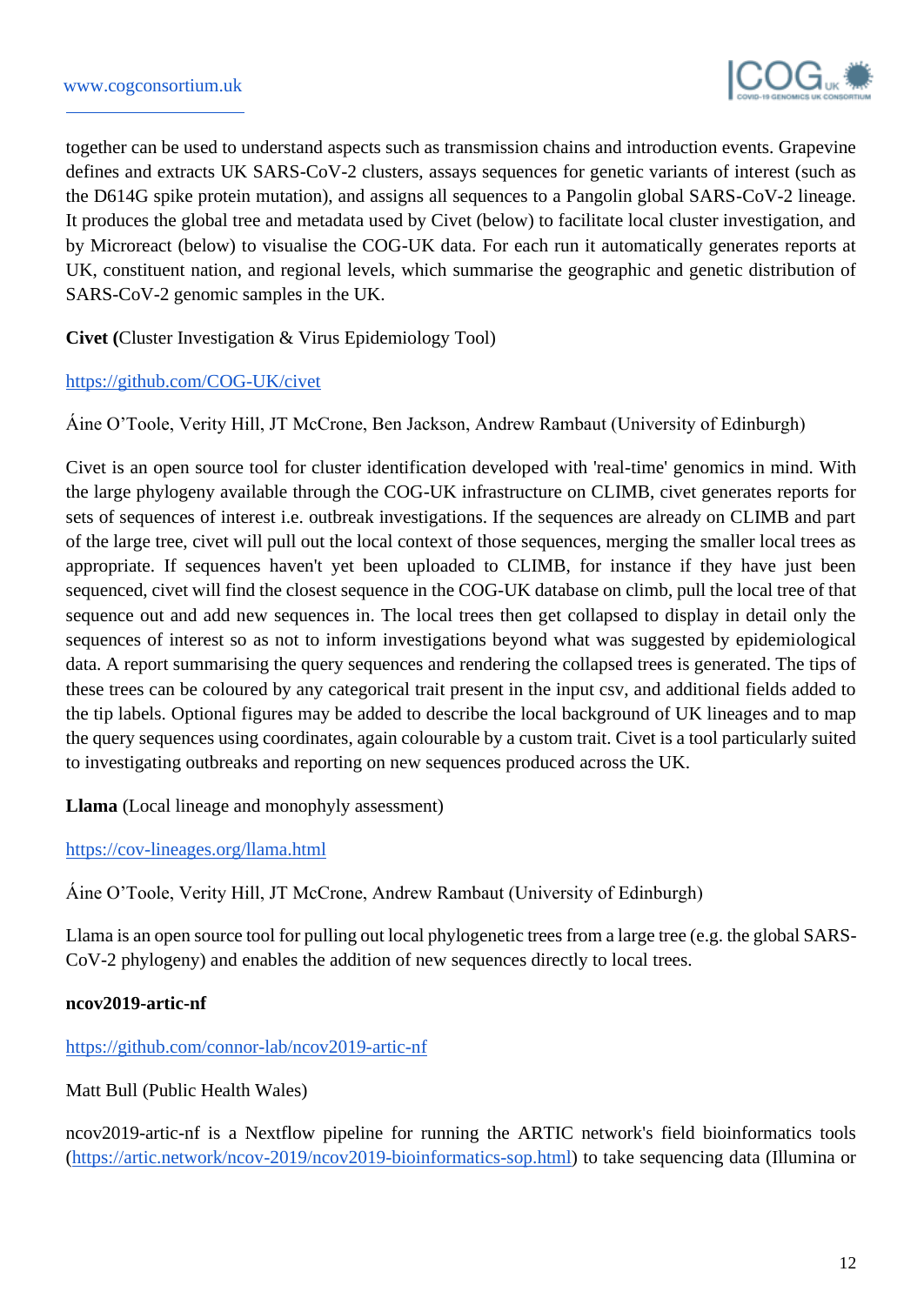

Nanopore) and generate consensus genome sequences. The pipeline includes steps for basecalling, demultiplexing, mapping, polishing and consensus generation.

## **Phylodynamics dashboard**

Rob Johnson, Erik Volz (Imperial College London)

The phylodynamics dashboard is currently under development. The dashboard will provide an overview of growth and decline of SARS-CoV-2 lineages circulating in the UK. The dashboard will also facilitate exploration of data and visualization of trends over time and differences between regions.

## **Summary of COG-UK publications**

Evaluating the effects of SARS-CoV-2 Spike mutation D614G on transmissibility and pathogenicity Volz *et al.* medRxiv [preprint] <https://www.medrxiv.org/content/10.1101/2020.07.31.20166082v1>

Rapid implementation of SARS-CoV-2 sequencing to investigate cases of health-care associated COVID-19: a prospective genomic surveillance study Meredith *et al*. *Lancet Infect. Dis*. 2020 Jul 14;S1473-3099(20)30562-4 [https://www.thelancet.com/journals/laninf/article/PIIS1473-3099\(20\)30562-4/fulltext](https://www.thelancet.com/journals/laninf/article/PIIS1473-3099(20)30562-4/fulltext)

No evidence of viral polymorphisms associated with Paediatric Inflammatory Multisystem Syndrome Temporally Associated With SARS-CoV-2 (PIMS-TS). Pang *et al*. medRxiv [preprint] <https://www.medrxiv.org/content/10.1101/2020.07.07.20148213v1>

periscope: sub-genomic RNA identification in SARS-CoV-2 ARTIC Network Nanopore Sequencing Data Parker *et al*. bioRxiv [preprint] <https://www.biorxiv.org/content/10.1101/2020.07.01.181867v1>

CoronaHiT: large scale multiplexing of SARS-CoV-2 genomes using Nanopore sequencing Baker *et al.* bioRxiv [preprint] [https://www.biorxiv.org/content/10.1101/2020.06.24.162156v1](https://www.biorxiv.org/content/10.1101/2020.06.24.162156v1.full.pdf+html)

Genomic epidemiology of SARS-CoV-2 spread in Scotland highlights the role of European travel in COVID-19 emergence